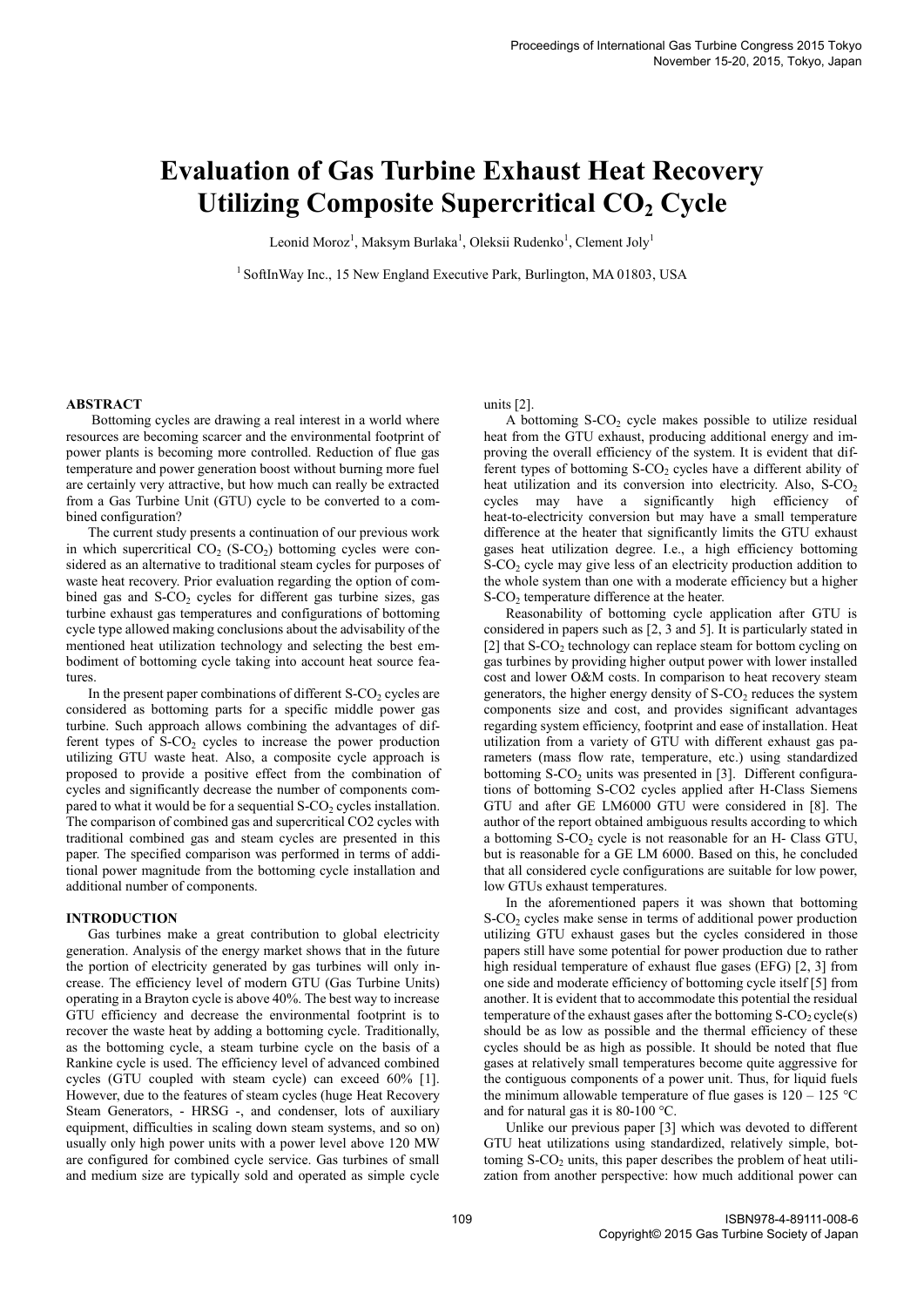be produced from specific GTU when their heat is utilized by a bottoming  $S-CO<sub>2</sub>$  cycle complication.

A single, medium power GTU GE LM6000 PH DLE/Sprint [2] was selected as a topping GTU for the study. The exhaust gas parameters were fixed and correspond to the data presented in the table 1.

|  |  |  | Table. 1 Selected set of GE LM6000-PH DLE parameters |  |  |
|--|--|--|------------------------------------------------------|--|--|
|--|--|--|------------------------------------------------------|--|--|

| Parameter                   | Unit          | Magnitude |
|-----------------------------|---------------|-----------|
| GTU thermal efficiency      | $\frac{0}{0}$ | 42.3      |
| GTU power                   | MW            | 53.26     |
| Exhaust gas mass flow rate  | kg/s          | 138.8     |
| Exhaust gas temperature     | $\circ$ C     | 471       |
| Exhaust gas pressure        | MPa           | $0.15*$   |
| Bottoming steam cycle power | MW            |           |

\* Since the exhaust gas pressure was unknown it was assigned as 0.15 MPa.

Since this GTU has different revisions with slightly different parameters, it was decided to use the parameters of the revision of this GTU that were considered in [5]. Usage of similar conditions allows us to compare our results with the results from [5] whose authors obtained a power increment of 15.2 MW in their best case.

Taking into account that the GTU has diverse fuel capabilities [4] the EFG temperature magnitude of 90 °C was used in the current study as the minimal allowable temperature of EFG in assumption of natural gas fuel utilization. However it does not mean that the EFG temperature will be equal to 90 °C in each considered cycle, because not every  $S-CO<sub>2</sub>$  cycle is able to give such a low residual EFG temperature.

The studies of combined and bottoming  $S-CO<sub>2</sub>$  cycles were performed with the use of the heat balance calculation tool  $A$ xCYCLE<sup>TM</sup> [6, 7]. S-CO<sub>2</sub> properties correspond to NIST data [6].

#### **APPROACH**

 The first idea was to utilize heat from the GTU by a series of  $S-CO<sub>2</sub>$  cycles to find the most productive combination. This series of cycles was created as a sequential installation of different combinations of  $S-CO<sub>2</sub>$  cycles as shown in Fig. 1. According to this approach the high temperature EFG after the GTU goes to a first high temperature bottoming  $S-CO<sub>2</sub>$  cycle and then to a second low temperature one.



Fig. 1 Some examples of bottoming  $S-CO<sub>2</sub>$  cycles combinations



Fig. 2 Combination of recompression  $S-CO<sub>2</sub>$  cycle and recuperated  $S-CO<sub>2</sub>$ 

The first combination which was made is shown in Fig. 2. This is a combination of a recompression  $S-CO<sub>2</sub>$  cycle (high temperature) and a recuperated S-CO<sub>2</sub> cycle (low temperature). The background for this combination creation was an idea to use the highly efficient recompression cycle for the high temperature EFG utilization while taking into account the rather high flue gas residual temperature after the Intermediate Heat Exchanger (IHX) of this cycle. Moreover, the recuperated cycle was installed to utilize the low temperature EFG residual heat and increase the total power production.

The designations which are used in Fig. 1 and in further figures are presented in Table 2.

| Picture | Meaning                                            |
|---------|----------------------------------------------------|
|         | Turbine                                            |
|         | Compressor                                         |
|         | Alternator                                         |
|         | Recuperator                                        |
|         | Intermediate Heat Exchanger (IHX)                  |
|         | Cooler (heat sink)                                 |
|         | Control splitter                                   |
|         | Mixer                                              |
|         | Environment or external fluid mass inlet/outlet    |
|         | Process point (used to build the process diagrams) |

Table. 2 The designations in the figures

The design parameters of the S-CO2 cycle components and the main cycle parameters are given in Table 3. The efficiency values for turbine and compressor were obtained by our preliminary estimations utilizing  $AxSTREAM^{TM}$  [9, 10, 11, 12].

|  |  |  | Table. 3 Design parameters of S-CO <sub>2</sub> cycle components |  |  |  |  |  |  |  |
|--|--|--|------------------------------------------------------------------|--|--|--|--|--|--|--|
|--|--|--|------------------------------------------------------------------|--|--|--|--|--|--|--|

| # | Parameter                               | Unit | Value |
|---|-----------------------------------------|------|-------|
|   | Turbine efficiency                      |      | 0.9   |
|   | Compressor efficiency                   |      | 0.85  |
|   | Flue Gas/CO <sub>2</sub> HEX efficiency |      | 09    |
|   | Pinch for $CO_2/CO_2$ recuperator       |      |       |
|   | Generator efficiency                    |      | 0.99  |
|   | Temperature at cooler outlet            |      |       |

The thermodynamic parameters of the cycles were optimized without taking into consideration the residual heat of the flue gas, allowing to obtain rectified cycles thermal efficiency. Thus, for the recompression S-CO<sub>2</sub> cycle the recompression ratio (ratio of the mass flow rate that goes to a cooler to the mass flow rate that goes to a recompressor), the pressure after the turbine and the pressure after the compressor were optimized as well. The pressure after the turbine and the pressure after the compressor were optimized for the recuperated cycle. The results of the thermodynamic parameters optimization according to Table 3 are presented in Table 4.

It should be noted that the bottoming recompression cycle produces its maximum power at a pressure after compressor of 32 MPa with a fixed recompression ratio and a 5 °C pinch in the recuperators. However, the recuperated cycle efficiency has another behaviour as it shows a slight efficiency rise even at values above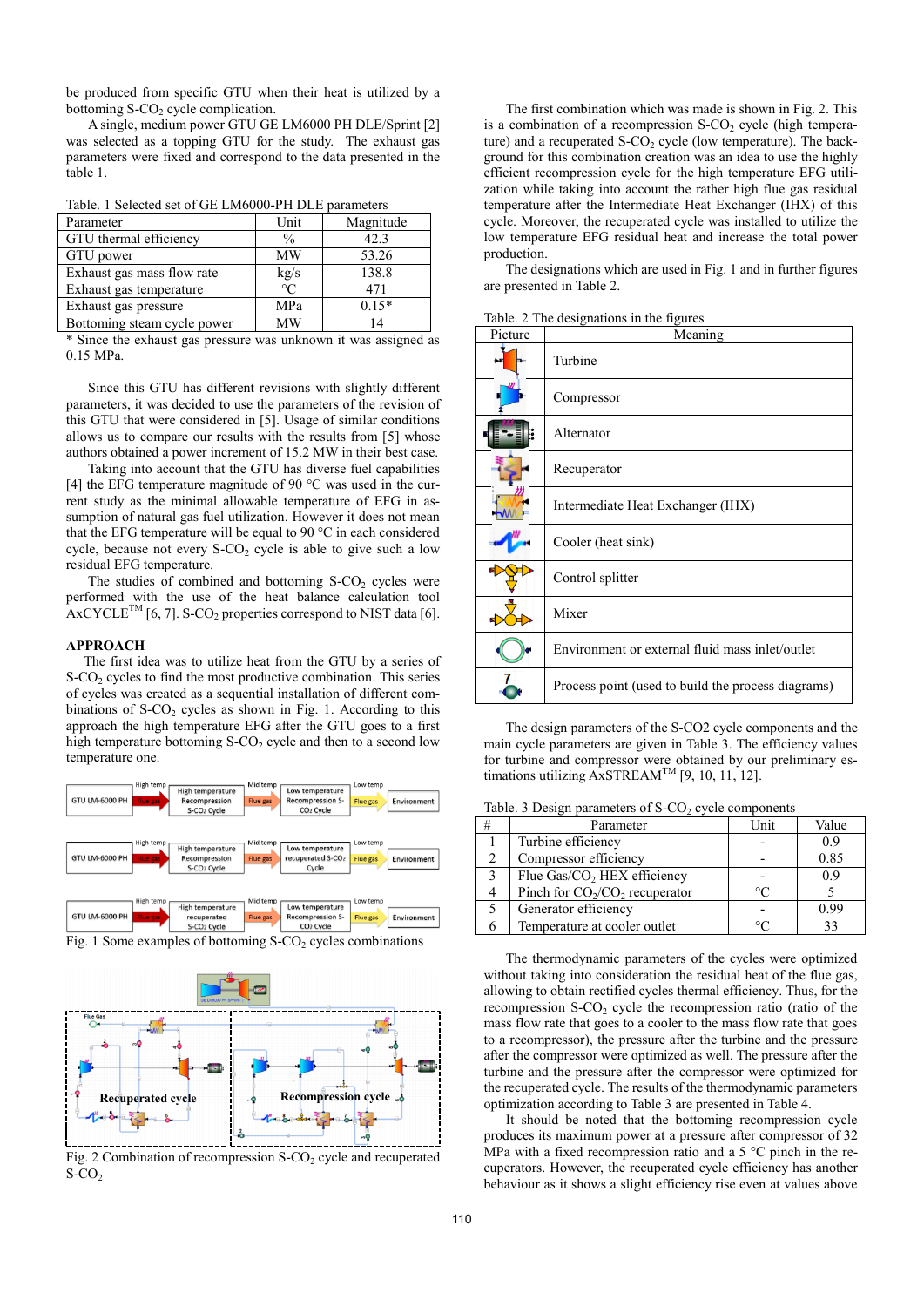32 MPa. The obtained pressure value is slightly high and usually investigators assign a value not higher than 30 MPa [2, 3, 5] but our task in this paper is to reveal the maximum possible power of bottoming  $S-CO<sub>2</sub>$  cycles which utilize EFG heat of the specific GTU. Taking into account a conceptual character of the paper the value of pressure was not restricted therefore the value of 32 MPa for pressure after the compressor was accepted for the further calculations of both recompression and recuperated cycles.

Table. 4 Optimized thermodynamic parameters of  $S-CO<sub>2</sub>$  cycles

| # | Parameter                 | Unit | Value   |        |  |  |
|---|---------------------------|------|---------|--------|--|--|
|   |                           |      | Recomp. | Recup. |  |  |
|   | Recompression ratio       |      | 0.683   | -      |  |  |
|   | Pressure after turbine    | MPa  | 8.35    | 8.35   |  |  |
|   | Pressure after compressor | MPa  |         |        |  |  |

After the standalone optimization of pressures and recompression ratio the cycles were connected in series downstream of the GTU as shown in Fig. 2. Then the optimization of the mass flow rates in each cycle was performed to get the maximum additional power possible. Firstly, the mass flow rate of the recompression cycle was optimized at fixed recuperated cycle mass flow rate. The dependency of the bottoming  $S-CO<sub>2</sub>$  cycles total power on the mass flow rate in the recuperated cycle is shown in Fig. 3. As it can be seen from this figure the optimum mass flow rate for the recompression cycle equals 135 kg/s. At the fixed optimum value of the mass flow rate in the recompression cycle the optimization of the mass flow rate of the recuperated cycle was performed (Fig. 4). The figure shows that the optimum mass flow rate for the recuperated cycle equals 95 kg/s. It should be pointed out that the total power of the bottoming cycles is much more sensitive to the mass flow rate in the recuperated cycle.



Fig. 3 Total power of the bottoming cycles vs. mass flow rate in the recompression cycle

The processes of the cycles with the optimized mass flow rates in TS coordinates are presented in Fig. 5. The purple circuit represents the recompression cycle (points 1a-2a-3a-4a-5a-6a-7a-8a-1a). It consists of the following processes: 1a-2a is the compression in the main compressor; 2a-3a is the heat recovery in the low temperature recuperator; 3a-4a is the heat recovery in the high temperature recuperator; 4a-5a is the heat reception in the first IHX; 5a-6a is the expansion in the turbine; 6a-7a is the heat return in the high temperature recuperator; 7a-8a is the heat return in the low temperature recuperator and 8a-1a is the heat sink in the cooler. In turn, the blue circuit represents the recuperated cycle (points 1b-2b-3b-4b-5b-6b-1b). Respectively, the recuperated circuit includes the following processes: 1b-2b is the compression in the compressor; 2b-3b is the heat recovery in the recuperator; 3b-4b is the heat reception in the second IHX; 4b-5b is the expansion in the turbine; 5b-6b is the heat return in the recuperator; 6b-1b is the heat sink in the cooler. The total power production of this sequence of the bottoming  $S-CO<sub>2</sub>$  cycles is 16.3 MW. For comparison in work [8] the best power production was 15.2 MW only. Existing bottoming steam cycles give 14 MW of power for this GTU exhaust. Our estimations of a single bottoming recuperated cycle gives 12.94 MW of power for the same conditions. The comparison presented above shows that sequential  $S-CO<sub>2</sub>$  cycles installation on GTU exhaust gives about 20 %, respectively, 8 % (relatively) more power than the existing steam solution or, respectively, other  $S-CO<sub>2</sub>$ concepts. However, this approach has an evident drawback – an increased number of additional components.



Fig. 4 Total power of the bottoming cycles vs. mass flow rate in the recuperated cycle



Fig. 5 Recompression and recuperated cycles processes diagram in TS coordinates



6 Composite recompression-recuperated bottoming cycle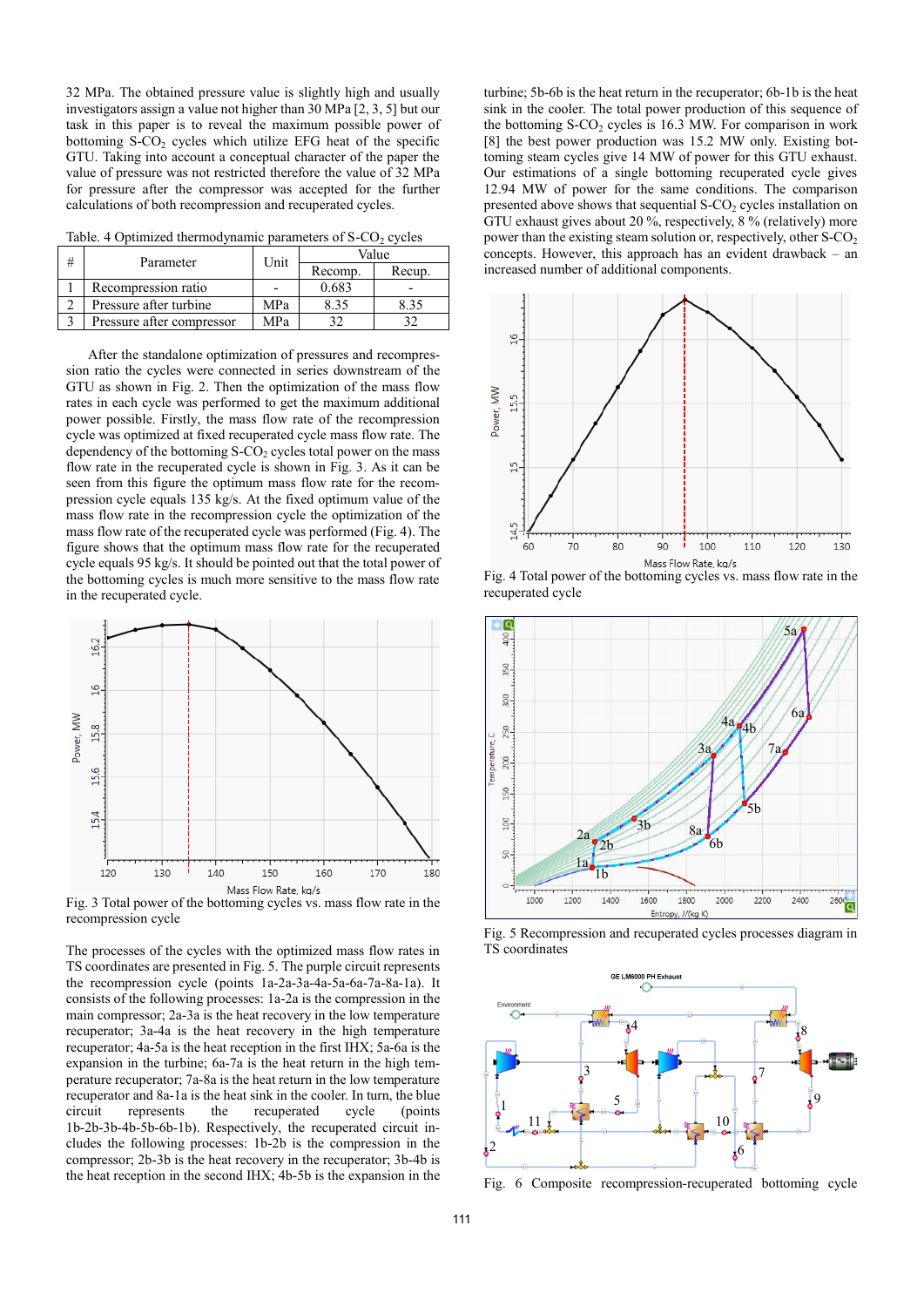scheme

Fortunately, the cycles in Fig. 5 superimpose at the compression and heat sink processes. Taking into account this superimposition it seems reasonable to combine these cycles by using a single compressor and a single cooler for both cycles as shown in Fig. 6. Such a composition leads to a significant decrease in the number of components. In this particular case the generator, compressor and cooler were excluded from the bottoming system. Moreover, the composition even causes some positive effect on the bottoming cycle performance. Namely, the total power of the bottoming system was increased from 16.3 MW to 16.49 MW due to the exclusion of the second generator which had an efficiency of 0.99. The processes of this composite cycle in TS coordinates are presented in Fig. 7. The circuit in Fig. 7 is particularly the same as the circuits shown in Fig. 5, but now they are not isolated from each other but connected together by splitter and mixer at proper state points. The state points numbering corresponds to the numbering in Fig. 6. Thus, we obtained a composite cycle that has a rather high additional power production (about 31% of GTU power) with a moderate number of additional components. The net efficiency of the system GTU + bottoming composite cycles is 55.4 % and produced a total power of 69.75 MW.



Fig. 7 Composite recompression-recuperated bottoming cycle processes in TS diagram

It should be noted that the common shaft configuration with two compressors and two turbines presented in Fig. 6 is hard to be practically implemented. The aspects of compressor and turbine matching are not considered in the scope of this study. Such a study will be performed later and might be presented in one of our further papers.

# **CALCULATIONS AND COMPARISON OF THE BOTTOM-ING CYCLES**

 Utilizing the approach described above several composite cycles were modelled (Fig.  $8 - Fig. 10$ ) and several simple cycles were also calculated for comparison. The mass flow rate for each considered cycle was optimized in terms of maximum power production. The conditions and components parameters were fixed and correspond to the data in tables 1, 3 and 4. However, the other parameters like the mass flow rate and temperatures for each cycle modification were respectively optimized to get the best possible power production.

In order to make references on cycles to be considered more convenient we gave to them some simple names, like Cycle 1, Cycle 2, etc. In accordance to this convention the cycle scheme shown in Fig. 2 was named Cycle 0, the scheme on Fig. 6 was referred to as Cycle 1.

Cycle 2 was made by some simplification of Cycle 1. The simplification was the exclusion of the recuperator from the recuperated part of the composite cycle (Fig. 8). The simplification led to some decrease of the bottoming cycle performance. As a result, the net power of Cycle 2 is 16.13 MW while the total power of the  $GTU + Cycle 2$  system is 69.39 MW with a thermal efficiency of 55.1 %.

The next modification was an addition of a recuperated cycle to Cycle 2. The obtained cycle was named Cycle 3 (Fig. 9). The added recuperated cycle is marked out by red dashed rectangle in Fig. 9. The low temperature recuperator of the initial recompression cycle serves both for the recompression and recuperated cycles as well as the other components, like compressors, cooler, etc. As a result of this, only the single turbine and HEX were added to Cycle 2 to implement the additional recuperated cycle. As it can be seen, Cycle 3 includes recompression, recuperated and simple  $S-CO<sub>2</sub>$ cycles with only two compressors, single cooler and two recuperators. Only the number of turbines, HEXs and splitters were increased. The power of Cycle 3 is 16.45 MW with a thermal efficiency for the whole system of 55.36 %.



Fig. 8 Composite bottoming Cycle 2 scheme



Fig. 9 Composite bottoming Cycle 3 scheme

Cycle 4 is based on Cycle 3's scheme complication. The modification is the addition of a reheat and a low pressure turbine. Additional components are marked out by a red rectangle in Fig. 10. According to this scheme, the  $S-CO<sub>2</sub>$  after first HEX at a pressure 32 MPa goes to the High Pressure (HP) turbine, expands to 14 MPa and recovers heat in the additional recuperator before being heated in the additional HEX and expands to 8.35 MPa in the Low Pressure (LP). The other part of the scheme is identical to Cycle 3. Such a modification leads to increasing the power production and obtaining 17.05 MW of additional power compared to the power of the GTU by itself. The thermal efficiency of the whole system is 55.84 %.

In order to estimate how much the reheat in the recompression cycle might give without including the recuperated and simple cycles Cycle 5 was developed (Fig. 11). The reheat part of this cycle is similar to that part in Cycle 4. However, the mass flow rates and temperatures were optimized to reach the maximum possible power for the defined conditions. The power of this cycle is 13.31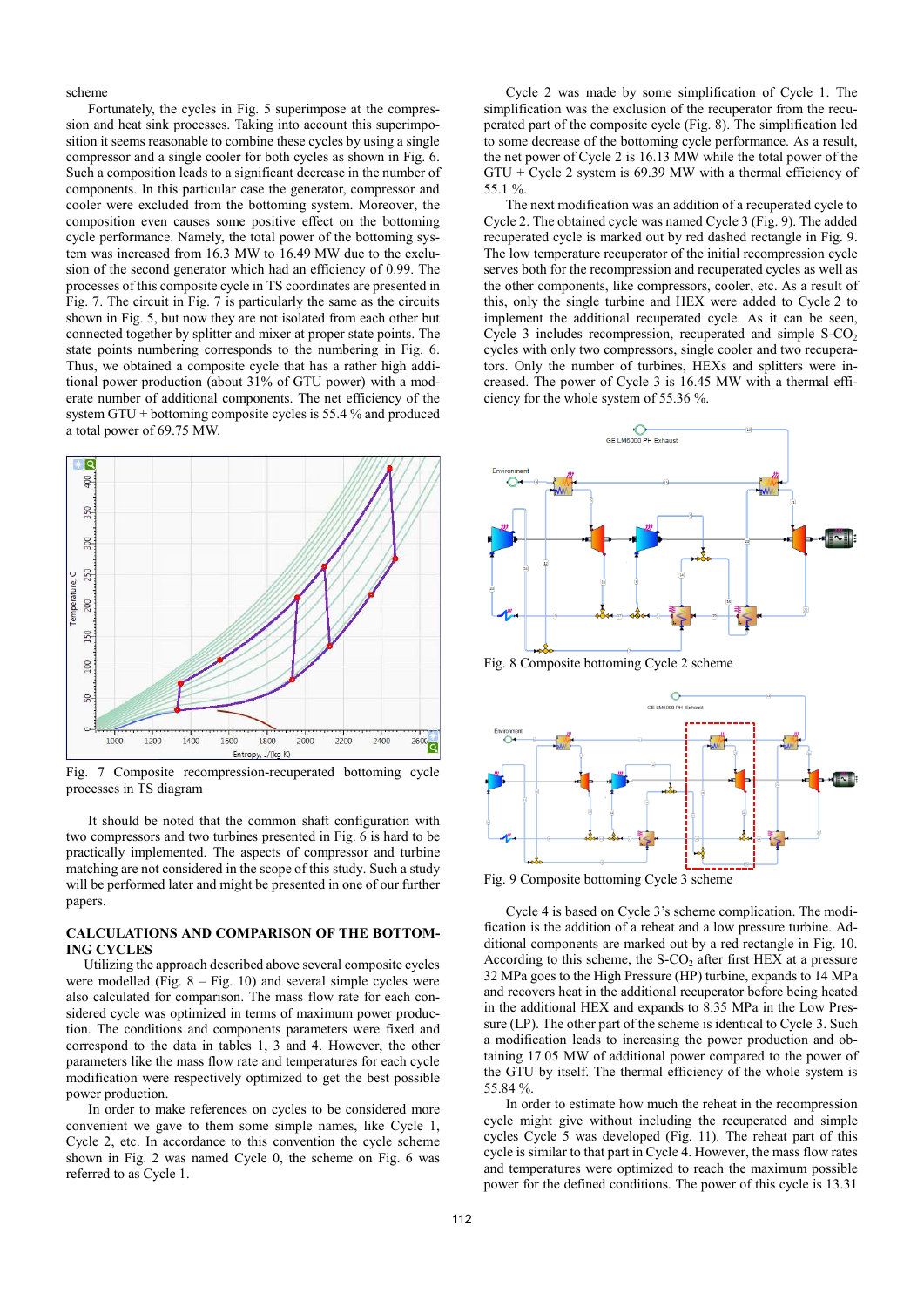MW and the thermal efficiency of the whole system is 52.87 %.



Fig. 10 Composite bottoming Cycle 4 scheme



Fig. 11 Recompression bottoming cycle with reheat scheme (Cycle 5)

In order to make the comparison of the cycles more comprehensive a couple of conventional cycles, like recompression  $S-CO<sub>2</sub>$  and recuperated  $S-CO<sub>2</sub>$ , were modelled and added to the list of cycles studied. The first one was designated as Cycle 6 (Fig. 12) and the second one as Cycle 7 (Fig. 13). Cycle 6 gives 11.85 MW of power. In turn, Cycle 7 gives 12.94 MW. The respective system thermal efficiency magnitudes of these cycles are 51.71 % and 52.58 %.



Fig. 12 Recompression S-CO<sub>2</sub> bottoming cycle scheme (Cycle 6)



Fig. 13 Recuperated S-CO<sub>2</sub> bottoming cycle scheme (Cycle 7)

A comparison of the essential features of the considered cycles is shown in Fig.  $14 - 17$ . The relative power increment of the system that can be obtained if the respective bottoming cycle is installed after the GTU is presented in Fig. 14. These values were obtained using the following formula:









Fig. 15 Bottoming cycle thermal efficiency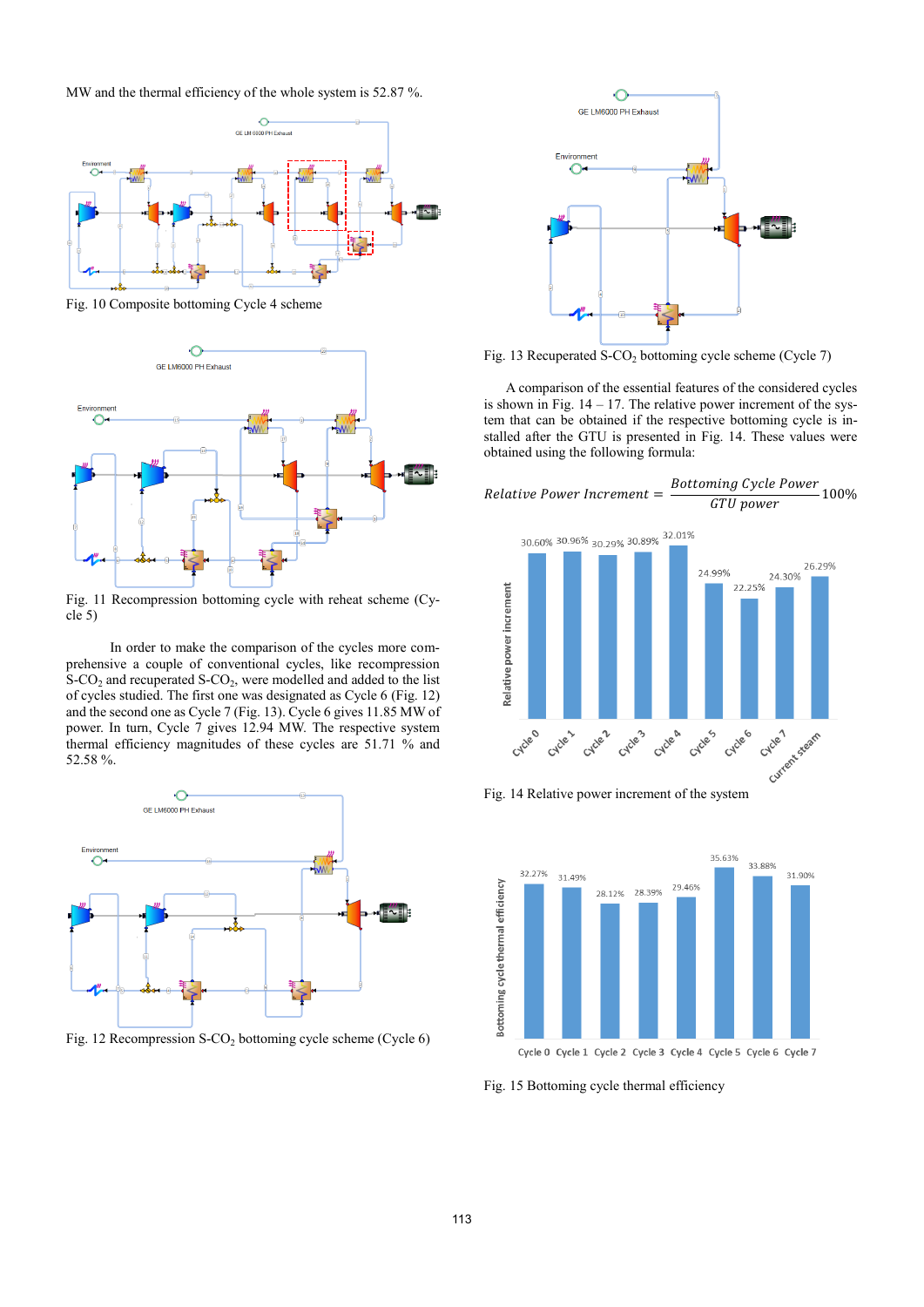

Fig. 16 FG residual temperature

It is easy to see that Cycle 4 gives the highest power increment among the cycles studied. It should be noted that the difference between Cycle 4 and the cycles from 0 to 3 is not very significant. However, comparing it with Cycle  $6$  (recompression S-CO<sub>2</sub>) the difference is about 10 % (absolute) which is a much more significant difference. The steam bottoming cycles currently available produce about 6 % less power (absolute) than Cycle 4 presented in this study.

Fig. 15 shows the thermal efficiency of the bottoming cycle which was found using the following formula:

#### Thermal efficiency  $=$   $\frac{Bottoming\ cycle\ power}{Commut\ best\ few\ EQ}$ **EXECUTE EXECUTE:** 100%<br>Captured heat from FG

The bottoming cycle thermal efficiency values are rather small due to the moderate temperatures of the live CO2 and to the combination of high efficiency cycles with low efficiency ones. Curiously enough, the cycles that produce the lowest power (Cycle 5 and Cycle 6) have the highest efficiency. This happens because these cycles capture a lesser amount of FG heat and even the higher efficiency does not compensate for the heat losses. Fig. 16 shows FG residual temperature values for each considered cycle and allows to judge about lost heat for each of them. Namely, the higher residual temperature the higher amount of lost heat. The conclusion is in good agreement with the conclusions obtained in [3] and [5].

The performance data of the modelled cycles are presented in table 5. It should be noted that the bottoming steam cycle was not modelled due to a lack of some data about it. However, some performance information was known and added to the table. The table cells with unknown parameters were greyed. Cost estimation was not performed in current study, but to take, at least indirectly, into account a complexity of the bottoming cycle the number of components was included in the table and was obtained by counting the following components: cooler, HEX, recuperator, compressor, turbine and alternator. Splitters, mixers and any other auxiliaries were not accounted for.

| Cycle                                    | Unit I    |        | Cycle 0 Cycle 1 |        | Cycle 2   Cycle 3 |        |        |        | Cycle 4   Cycle 5   Cycle 6   Cycle 7 | steam            |
|------------------------------------------|-----------|--------|-----------------|--------|-------------------|--------|--------|--------|---------------------------------------|------------------|
| Bottoming cycle<br>power                 | <b>MW</b> | 16.30  | 16.49           | 16.13  | 16.45             | 17.05  | 13.31  | 11.85  | 12.94                                 | 14.00            |
| Total power                              | <b>MW</b> | 69.56  | 69.75           | 69.39  | 69.71             | 70.31  | 66.57  | 65.11  | 66.20                                 | 67.26            |
| Relative power<br>increment              | %         | 30.60% | 30.96%          | 30.29% | 30.89%            | 32.01% | 24.99% | 22.25% | 24.30%                                | 26.29%           |
| Bottoming cycle<br>thermal<br>efficiency | %         | 32.27% | 31.49%          | 28.12% | 28.39%            | 29.46% | 35.63% | 33.88% | 31.90%                                |                  |
| Whole system<br>thermal<br>efficiency    | %         | 55.25% | 55.40%          | 55.11% | 55.36%            | 55.84% | 52.87% | 51.71% | 52.58%                                | $^{\sim}54.00\%$ |
| FG residual<br>temperature               | °C        | 124.70 | 127.47          | 93.50  | 90.00             | 90.00  | 228.64 | 244.52 | 207.20                                |                  |
| Components<br>number                     | pcs       | 14     | 11              | 10     | 12                | 15     | 11     | 8      | 6                                     |                  |

Table. 5 Optimized thermodynamic parameters of  $S-CO<sub>2</sub>$  cycles **Current** 

In terms of power increment Cycle 4 is the best candidate for installation at a GTU GE LM6000 PH exhaust. The magnitude of the additional power is 17.05 MW absolute, which is 32.01 % relatively to 53.26 MW of the GTU. The payback for such a performance increase is the bottoming cycle complication. Cycle 4 has 15 components total. This is a highest number from the calculated cycles presented here. It should be pointed out components number is varying significantly from cycle to cycle and is presented in Fig. 17. Matching the relative power increment (Fig. 14) and components number (Fig. 17) it can be seen that Cycle 2 produces almost the same power (16.13 MW) as Cycle 4 with significantly less components (10 vs 15).

Comparing our results with the results from [5] where authors obtained 15.2 MW of bottoming cycle power, any of the developed composite cycles produce an additional 0.93 MW to 1.85 MW of power.

It should be noted that the reasoning presented above is of an indirect nature without a cost estimation of the bottoming cycles. However, the obtained results allow concluding that it is possible to obtain more additional power utilizing  $S-CO<sub>2</sub>$  cycles with different levels of complexity instead of the currently used steam configurations. Final decision of some composite cycle reasonability should be performed after comprehensive economic analysis.

Also, it is necessary to mention that the proposed composite cycle approach allows accommodating  $S-CO<sub>2</sub>$  technology to temperature sensitive heat sources. This approach looks more vital and economically more promising in relation to sequential  $S-CO<sub>2</sub>$  cycles installation.

Composite cycle schemes are not limited to the considered ones and it is possible to develop a wide variety of composite cycles for different applications.

It is obvious that the composite cycle approach might be applied not only to GTU exhaust but also too any temperature sensitive heat source. This approach might help solve the problem of S-CO<sub>2</sub> cycle applicability to any temperature sensitive heat sources.

The reasonability of composite cycle application to high power GTU like Siemens H-class GTU or any other temperature sensitive heat source might be considered separately in one of our future papers.



Cycle 0 Cycle 1 Cycle 2 Cycle 3 Cycle 4 Cycle 5 Cycle 6 Cycle 7

Fig. 17 Components number of considered bottoming cycles

# **CONCLUSIONS**

- The problem of GTU GE LM6000 PH exhaust flue gas heat utilization by bottoming  $S-CO<sub>2</sub>$  cycles from the perspective of maximum possible power increment was considered.
- Sequential recompression and recuperated S-CO<sub>2</sub> cycles instal-